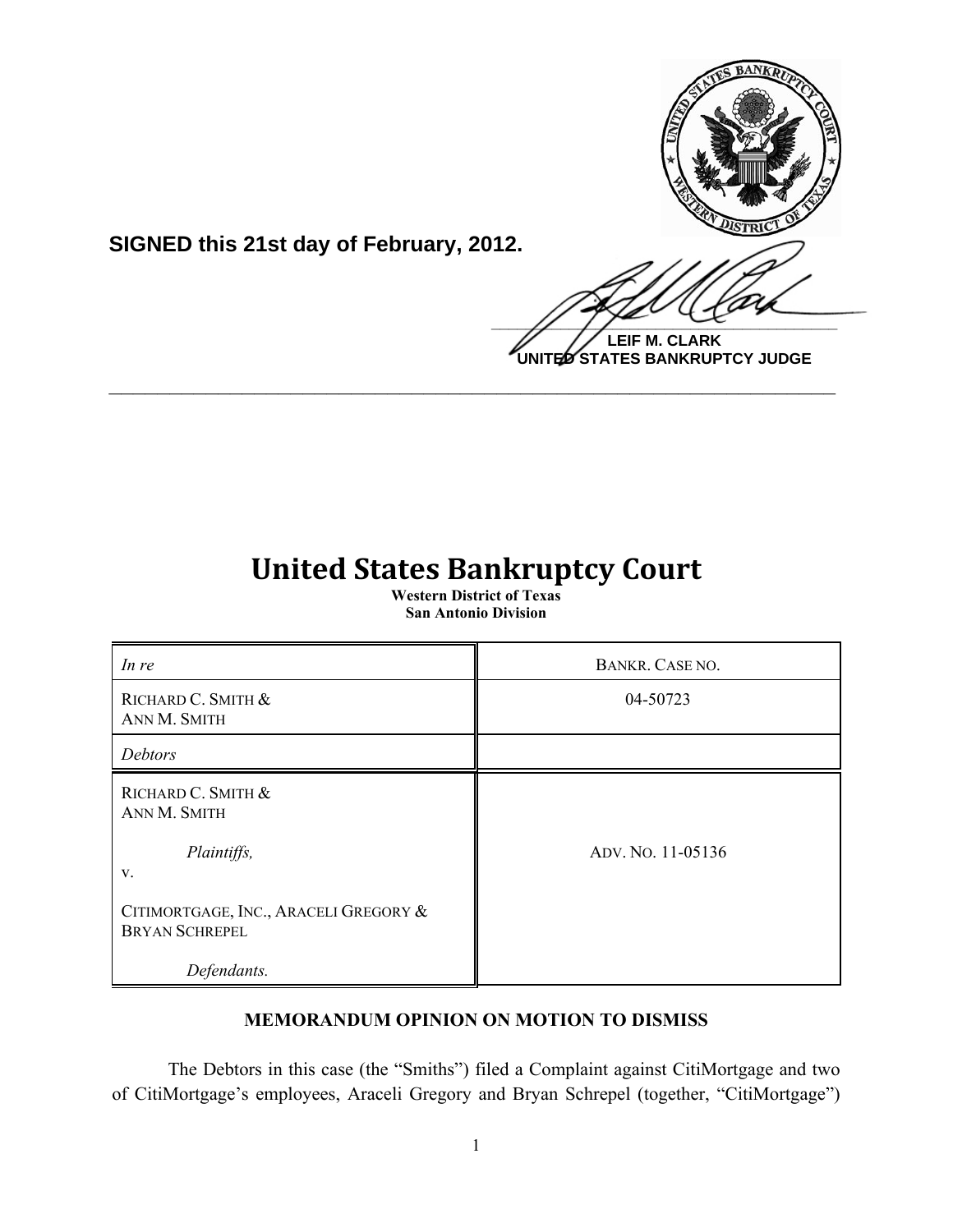on August 24, 2011. CitiMortgage filed a Motion to Dismiss on September 21, 2011 [Docket No. 7]. On November 15, 2011 the court granted the Smiths' Motion for Leave to File Amended Complaint [Docket No. 13], and on November 16, 2011, the Smiths filed their Amended Complaint [Docket No. 14]. CitiMortgage filed a Renewed Motion to Dismiss [Docket No. 17] on November 29, 2011, and on December 12, 2011, the Smiths filed an Objection to Citimortage's Renewed Motion to Dismiss [Docket No. 18]. The following discussion addresses the Smiths' Amended Complaint, CitiMortgage's Renewed Motion to Dismiss, and the Smiths' Objection to CitiMortgage's Renewed Motion to Dismiss.

The (summarized) facts as alleged in the parties' pleadings include the following:

The Smiths bought a home from Kaufman and Broad of Texas, Ltd. on February 10, 2000. The Smiths' mortgage was secured by a deed of trust in favor of Kaufman and Broad Mortgage Company ("Kaufman"), which secured two real estate lien notes in the amounts of \$137,550 ("Note A") and \$20,000 ("Note B"). Also on February 10, 2000, Kaufman transferred its interest in the Smiths' deed of trust to First Nationwide Mortgage Corporation. On March 7, 2000, Kaufman again transferred its interest in the deed of trust to First Nationwide with respect to both Note A and Note B. On May 22, 2000, First Nationwide assigned its interest in Note A to Veterans Land Board of Texas, but retained the servicing rights to Note A. The Smiths assert that it is unclear whether First Nationwide also transferred its interest in Note B to the Veterans Land Board. In any event, both Note A and Note B were ultimately acquired by CitiMortgage from the respective owners of those Notes. This assignment to CitiMortgage took place after defaults under both Notes had already occurred.

The Smiths filed for protection under Chapter 13 of the Bankruptcy Code on February 2, 2004. They were in default under both Notes at this time. The Smiths' Chapter 13 plan was confirmed on July 9, 2004, and an amended order confirming the plan was entered on July 29, 2004. The plan provided that the Smiths would cure the default on the Notes. During the course of their Chapter 13 plan, the Smiths allegedly paid Note B (the \$20,000 Note) in full and satisfied the arrearage on Note A (the \$137,550 Note). The Smiths allege that CitiMortgage failed to document and direct payment by the Smiths of Note B, despite court orders requiring it to do so.

The Smiths completed their plan and received a discharge on July 7, 2010. On September 17, 2010, the Smiths filed an adversary proceeding (the "First Adversary Proceeding") against CitiMortgage, Texas Veterans Land Board and Federal National Mortgage Association, Case No. 10-05104, wherein the Smiths alleged that the Defendants had repeatedly violated multiple court orders and failed to give them credit for home mortgage payments made including the payoff, years earlier, of one of the two notes held or serviced by the Defendants. The Smiths also alleged various statutory and common law claims and requested sanctions for contempt of court.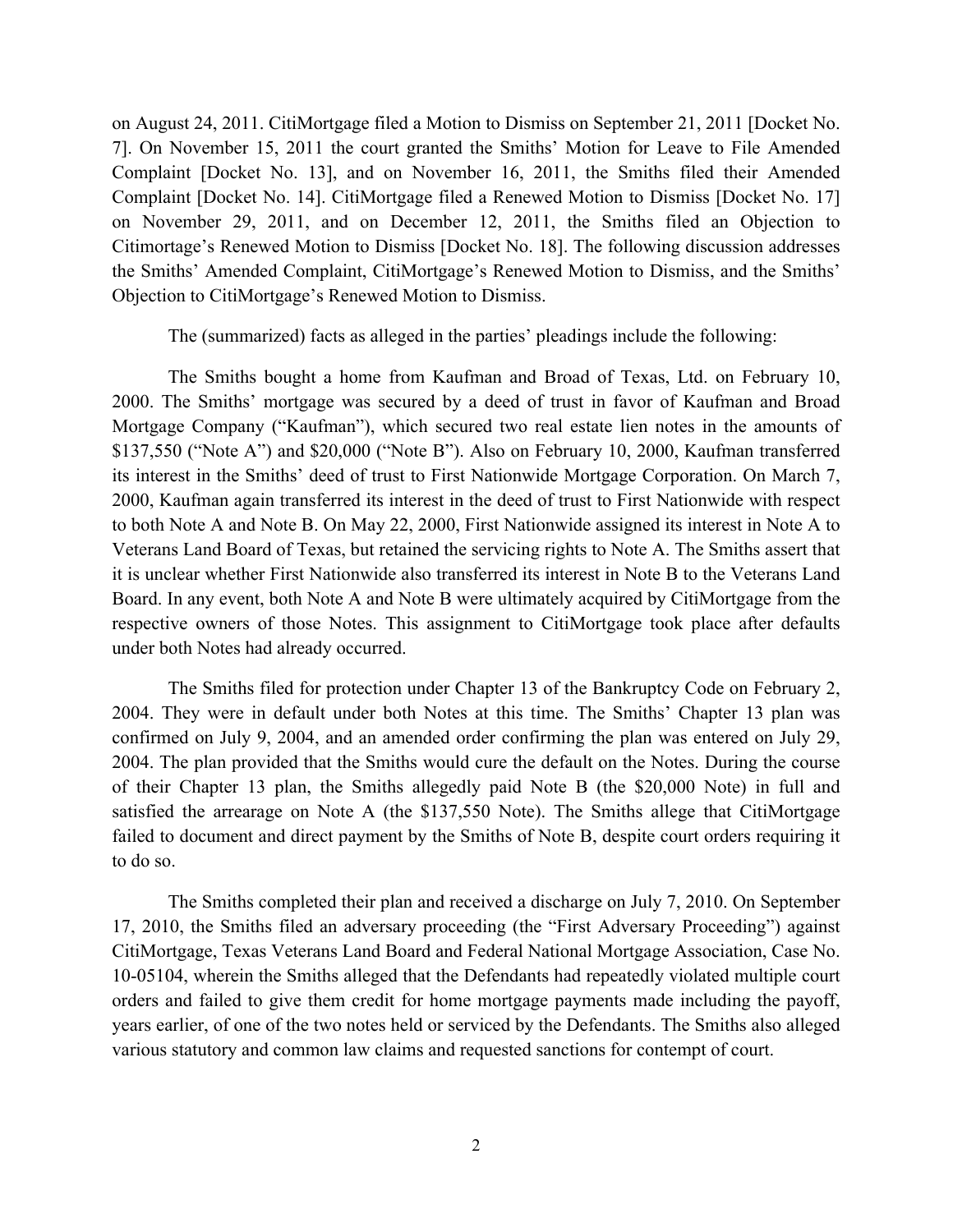On December 17, 2010, CitiMortgage finally filed its release of lien on Note B (the \$20,000 Note). After much discovery, the parties settled the remainder of the claims in the First Adversary Proceeding. Although the settlement agreement was confidential, the Smiths assert that it provided for CitiMortgage to release its liens, deliver the larger of the two notes (Note A) marked paid to the Smiths, and delete all tradelines referring to the Notes as in default. CitiMortgage further states that the settlement agreement includes the following release of the Smiths' claims against:

[CitiMortgage] … and [its] current and former predecessors … and all of the aforementioned's respective agents, employees, officers, directors, shareholders, attorneys, collection agencies, credit reporting agencies and vendors … from all claims of any kind … that [the Plaintiffs'] may have with respect to the [Previous Adversary], the [Plaintiffs' Bankruptcy], the Loans, or any other matters between [the Plaintiffs] and Releasees.

The court entered an order approving the parties' settlement agreement with respect to the First Adversary Proceeding on May 23, 2011.

On June 7, 2011, CitiMortgage filed its Satisfaction of Note and Release of Lien on Note A (the \$137,550 Note) in the public records of Bexar County. This lien release was signed by Bryan J. Schrepel (a named Defendant in this adversary proceeding) on behalf of CitiMortgage. Mrs. Smiths' name was allegedly misspelled on the release documents, and the Smiths allege that this clouded the title to Mrs. Smith's homestead. The Smiths allege that despite repeated requests by the Smiths to CitiMortgage to correct this error, CitiMortgage refused to do so, in violation of their obligations under the settlement agreement and this court's order approving the settlement. The Smiths further allege that CitiMortgage and Mr. Schrepel failed to return the original Note A to the Smiths, also in violation of their obligations under the settlement and this court's order approving it.

The Smiths further allege that, following execution of the settlement agreement, CitiMortgage reinserted previously deleted tradelines, which were then submitted to credit bureaus, stating that the Smiths' Notes were in default. The Smiths state that despite repeated requests to CitiMortgage to correct this inaccurate reporting, CitiMortgage (although it acknowledged the dispute and promised to correct the reporting error) failed to do so, thus damaging the Smiths' credit and preventing Mr. Smith from obtaining two vehicle loans for which he had applied. The Smiths maintain that this inaccurate credit reporting took place during the months of June, July, August and September of 2011. Furthermore, in September, 2011, the Smiths assert that a CitiMortgage representative indicated to the Smiths that their loans remained in default, and that the mortgage had been forwarded to CitiMortgage's litigation department to commence foreclosure proceedings. Indeed, in August and September of 2011, the Smiths allege that CitiMortgage's collection department sent two demand letters to the Smiths, stating "This is an attempt to collect a debt, and any information obtained will be used for that purpose." Both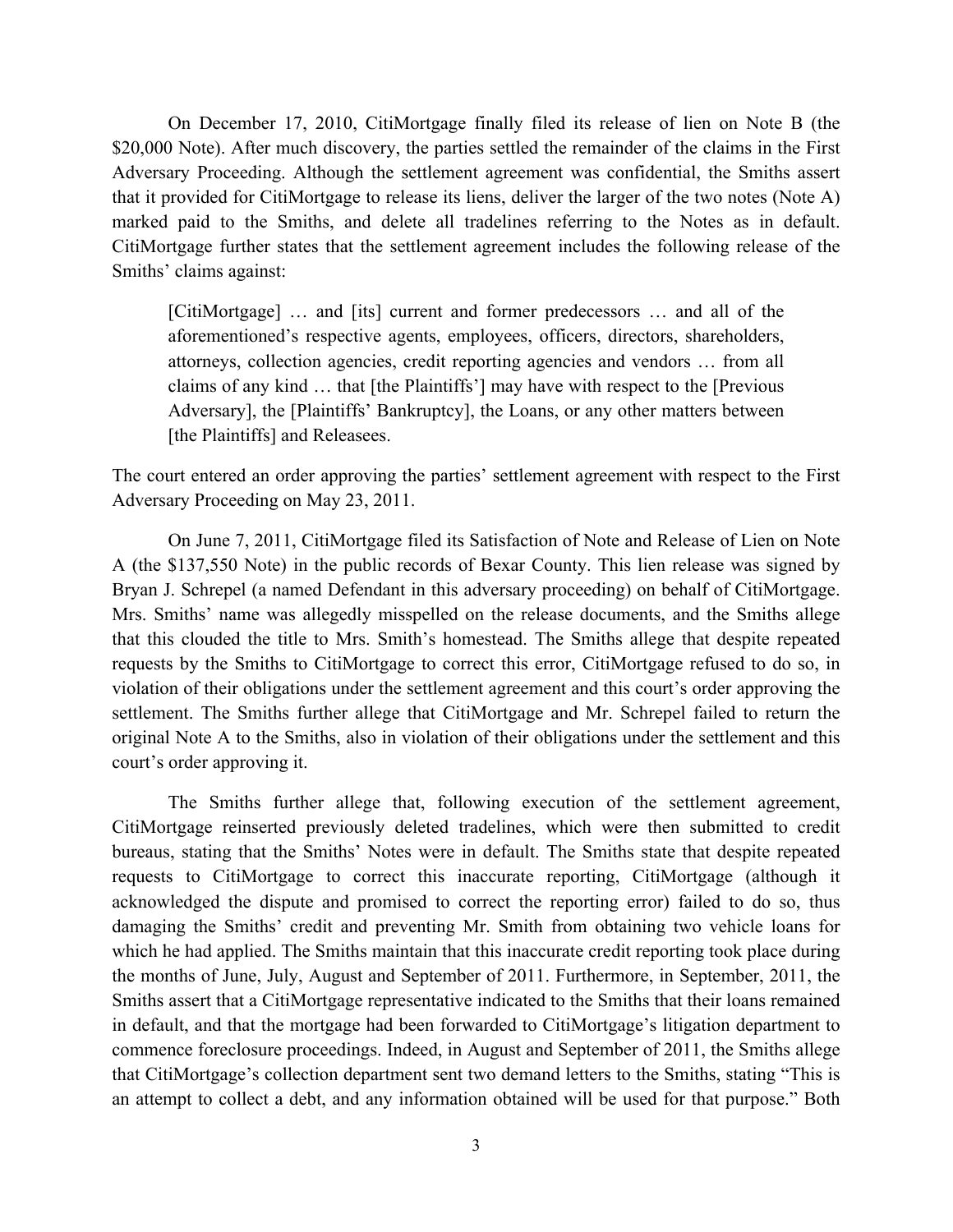letters purportedly stated that Note A was in default, and that to cure the default, the Smiths would have to "pay the past due amount of \$3,272.88, including \$0.0 in late charges and \$27.00 in delinquency related expenses." The Smiths further allege that each letter stated:

[F]ailure to cure the default by 09/09/11 will result in acceleration of the loan. This means the entire unpaid balance will become due. Also, your property may be sold in accordance with the terms of the deed of trust and applicable law. The deed of trust entitles us to collect all expenses incurred in pursuing our remedies…You have the right to bring a court action to assert the non-existence of a default or any other defense which you have to acceleration and the sale of the property.

As of August 14, 2011, the Smiths assert that CitiMortgage's web-based accounting system showed that the Smiths still owed CitiMortgage \$111,260.00.

The Smiths maintain that CitiMortgage's post-settlement conduct—failing to delete tradelines regarding the Smiths' mortgage account as agreed in the settlement, reporting inaccurate information to credit bureaus months after the settlement was executed, failing to correct this inaccurate reporting to credit bureaus after the Smiths complained of it to both CitiMortgage and the credit bureaus, failing to return the original Note A to the Smiths as required by the settlement, attempting to collect a discharged and released debt from the Smiths, and improperly commencing foreclosure proceedings on a released, discharged debt—violated the parties' settlement agreement, the court order approving it, and the discharge injunction. The Smiths seek sanctions for contempt in this regard. The Smiths further assert that CitiMortgage's conduct violated that Fair Credit Reporting Act, the Fair Debt Collection Practices Act, and the Texas Debt Collection Act. Finally, the Smiths allege that CitiMortgage should be found liable for breach of contract, the common law tort of unreasonable collection efforts, and defamation. The Smiths request actual and exemplary damages, interest and attorneys' fees.

The Smiths' bankruptcy case was administratively closed on September 1, 2011.

Citimortage's Renewed Motion to Dismiss seeks dismissal of each claim contained in the Smiths' complaint for various reasons, including lack of subject matter jurisdiction pursuant to Rule 12(b)(1) of the Federal Rules of Civil Procedure, and failure to state and claim under Rule  $12(b)(6)$ .

#### **Discussion**

1. Standards for Rule 12(b) Motions to Dismiss

A complaint may be dismissed for failure to state claim under Rule 12(b)(6). The Supreme Court has recently elaborated on the standard to be applied for motions to dismiss for failure to state a claim. In *Bell Atlantic Corp. v. Twombly*, the Court stated that Rule 8(a)(2) of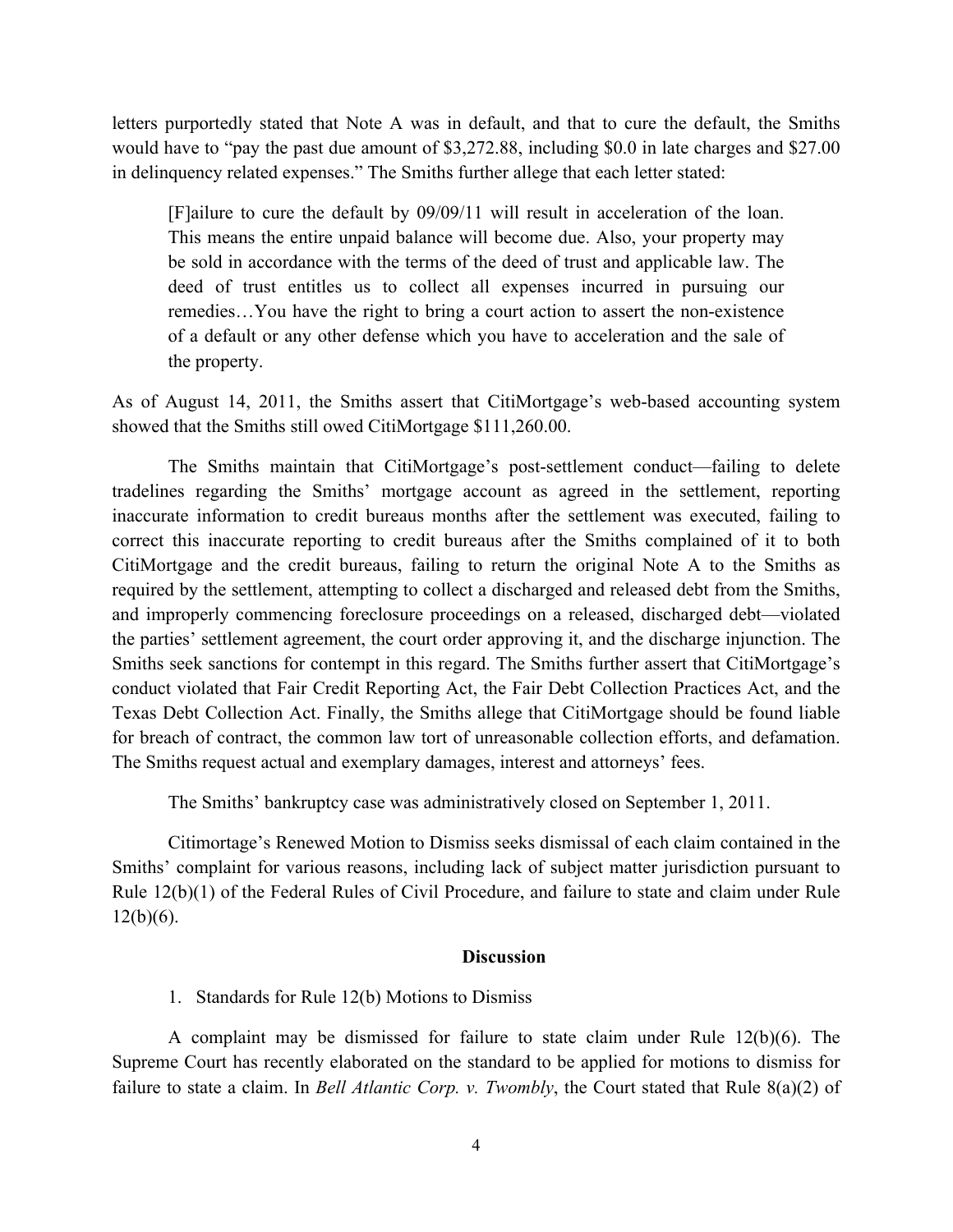the Federal Rules of Civil Procedure "requires only a short and plain statement of the claim showing that the pleader is entitled to relief in order to give the defendant fair notice of what the claim is and the grounds upon which it rests[.]" 550 U.S. 544, 555 (2007) (internal quotations and citation omitted). When such a complaint is attacked under Rule  $12(b)(6)$ , the plaintiff is obligated, with regard to the grounds upon which the complaint rests, to furnish more than labels and conclusions. "[A] formulaic recitation of the elements of the cause of action will not do[.]" *Id*.; *see also Ashcroft v. Iqbal*, 129 S. Ct. 1937, 1949 (2009) (stating that conclusory factual allegations, formulaic or threadbare recitations of the elements of a claim, and bare legal conclusions are not presumed to be true). "Factual allegations must be enough to raise a right to relief above the speculative level," and must do more than simply create a "suspicion of a legally cognizable right of action." *Twombly*, 550 U.S. at 555 (citing 5 C. Wright & A. Miller, FED. PRAC. AND PROC. § 1216, pp. 235-236 (3d ed. 2004)).

The Court further explained that "[a]sking for plausible grounds to infer [the existence of an element of a cause of action] does not impose a probability requirement at the pleading stage; it simply calls for enough fact to raise a reasonable expectation that discovery will reveal evidence [of that element]." *Id*. at 556. Further, "a well-pleaded complaint may proceed even if it strikes a savvy judge that actual proof of those facts is improbable." *Id*. In support of this approach, the Court observed that "something beyond the mere possibility of loss causation must be alleged, lest a plaintiff with 'a largely groundless claim' be allowed to 'take up the time of a number of other people, with the right to do so representing an *in terrorem* increment of the settlement value'....[W]hen the allegations in a complaint, however true, could not raise a claim of entitlement to relief, 'this basic deficiency should be exposed at the point of minimum expenditure of time and money by the parties and the court.'" *Id*. at 558. (internal citations and quotations omitted). Nonetheless, in reviewing a 12(b)(6) motion, the court must accept all wellpleaded facts as true. *Broyles v. State ex. rel. Abbott*, 2010 U.S. App. LEXIS 12151, at \*5 (5th Cir. 2010).

Finally, under Rule 12(b)(1), a complaint may be dismissed for lack of subject matter jurisdiction. FED. R. CIV. P. 12(b)(1). *See also Champions Truck & Equip. Inc. v. Patterson*, 2008 U.S. Dist. LEXIS 55343, at \*5 (S.D. Tex. July 21, 2008) ("A case is properly dismissed for lack of subject matter jurisdiction when the court lacks the statutory or constitutional power to adjudicate the case.'") (quoting *Home Builders Ass'n of Miss., Inc. v. City of Madison,* 143 F.3d 1006, 1010 (5th Cir. 1998)). The party asserting jurisdiction bears the burden of proof of a Rule 12(b)(1) motion to dismiss. *Randall D. Wolcott, M.D., P.A. v. Sebelius*, 635 F.3d 757, 762 (5th Cir. 2011). Bankruptcy courts have limited subject matter jurisdiction pursuant to 28 U.S.C. § 1334(b). "When examining a factual challenge to subject-matter jurisdiction under Rule 12(b)(1), which does not implicate the merits of plaintiff's cause of action, the district court has substantial authority 'to weigh the evidence and satisfy itself as to the existence of its power to hear the case.'" *Champions Truck & Equip. Inc. v. Patterson*, 2008 U.S. Dist.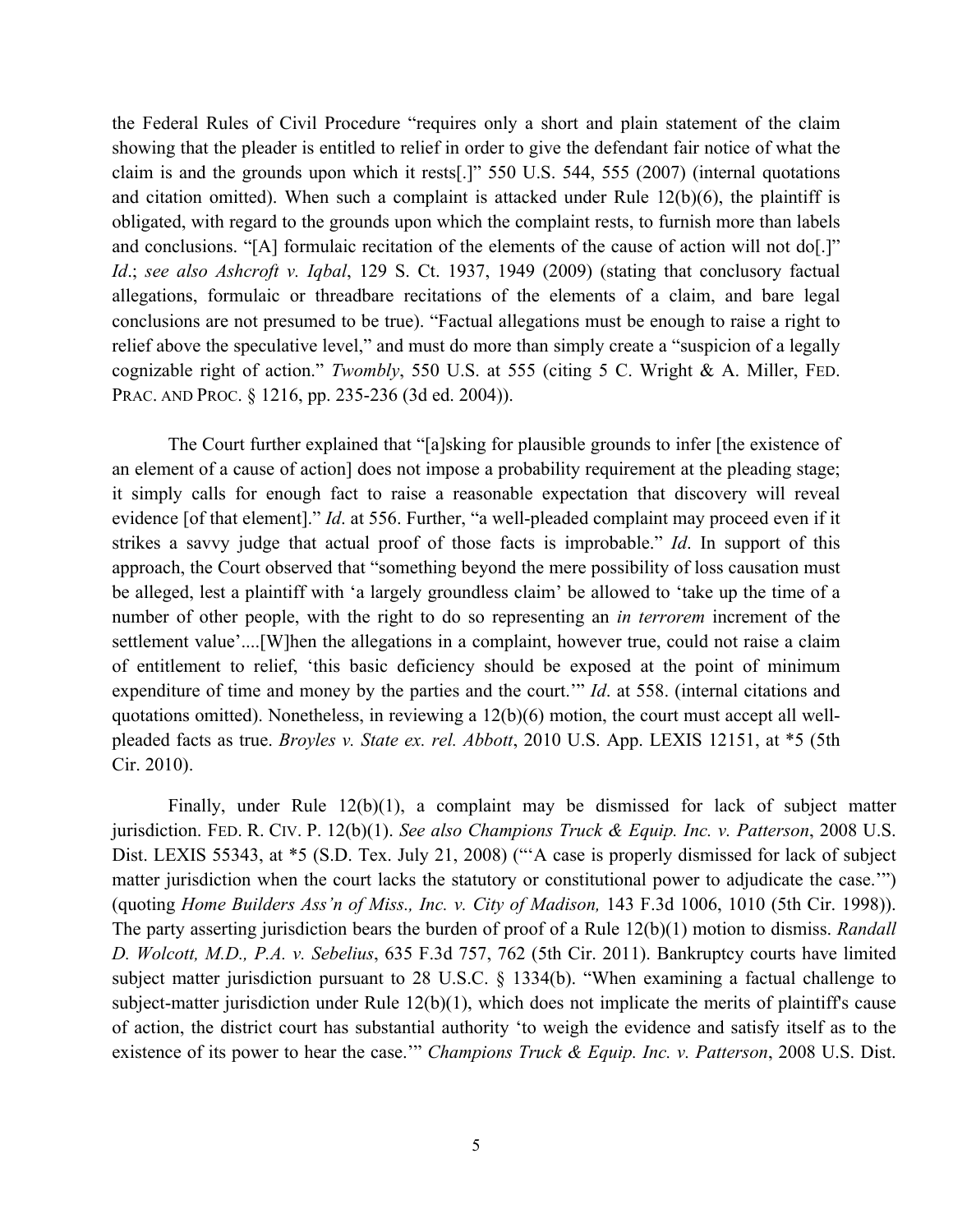LEXIS 55343, at \*5 (quoting *Garcia v. Copenhaver, Bell & Assocs.,* 104 F.3d 1256, 1261 (11th Cir.  $1997)$ ).<sup>1</sup>

!!!!!!!!!!!!!!!!!!!!!!!!!!!!!!!!!!!!!!!!!!!!!!!!!!!!!!!!!!!

Examination of the bankruptcy jurisdiction statute itself also counsels against extending supplemental jurisdiction to the bankruptcy courts. As several courts have commented, 'there are … strong … arguments to support the position that the "relate to" and "arising in" jurisdictional components of § 1334(b) already allow bankruptcy courts to hear, to the extent Congress intended, all supplemental claims that have a logical relationship to an underlying bankruptcy proceeding.' *Wilcox v. Houghton (In re Houghton)*, 164 Bankr. 146, 148 (Bankr. W.D. Wash.1994) (quoting *In re Alpha Steel Co.*, 142 Bankr. at 471); *accord In re Fisher*, 151 Bankr. at 899.

Analysis of the statutory language empowering district courts to refer certain cases to the bankruptcy courts yields a similar result. As described above, 28 U.S.C. § 157 governs the types of cases that a district court may refer to a bankruptcy court, stating in part that, 'each district court may provide that any or all cases under title 11 and any or all proceedings arising under title 11 or arising in or related to a case under title 11 shall be referred to the bankruptcy judges for the district.' 28 U.S.C. § 157(a). Additionally, § 157 distinguishes core and non-core cases, providing that bankruptcy courts may 'hear and determine' core cases, but noting that bankruptcy courts may only submit findings of fact and conclusions of law to the district court in non-core cases. *See* 28 U.S.C. § 157(b), (c). Absent from this grant of jurisdiction is any indication that district courts may refer to bankruptcy courts any cases that were before the district courts only on the basis of supplemental jurisdiction. As one commentator describes: [Section]  $157(c)(1)$  speaks only of 'a proceeding that is not a core proceeding but that is otherwise related to a case under title 11.' It is silent with regard to the power of a bankruptcy court to 'hear' or 'determine' a supplemental claim--a proceeding that is neither core nor related to the title 11 case. Block-Lieb, *supra*, at 810 (footnote omitted). Simply put, even assuming that a district court could exercise jurisdiction supplemental to its bankruptcy jurisdiction described in 28 U.S.C. § 1334, there is nothing in the jurisdictional statutes to indicate that the district court could refer such a case to a bankruptcy court. Congress has gone to great lengths to determine what proceedings may be tried by bankruptcy courts, and 'the exercise of ancillary and pendent jurisdiction by bankruptcy courts could subsume the more restrictive "relate to" and "arising in" jurisdiction, such that the latter would be rendered substantially, if not entirely, superfluous.' *In re Alpha Steel, Inc.,* 142 Bankr. at 471; *accord In re Houghton,* 164 Bankr. at 148. Thus, it would be somewhat incongruous to gut this careful system by allowing bankruptcy courts to exercise supplemental jurisdiction to pull into bankruptcy courts matters Congress excluded in its specific jurisdictional grants.

*Walker v. Cadle Co. (In re Walker)*, 51 F.3d 562, 572-573 (5th Cir. La. 1995); *see also Edge Petroleum Operating Co. v. GPR Holdings, L.L.C. (In re TXNB Internal Case)*, 483 F.3d 292, 300 (5th Cir. 2007) ("Bankruptcy courts may not exercise supplemental jurisdiction [under section 1367]"); *Brown v. Cantey & Hanger, L.L.P. (In re Fort Worth Osteopathic Hosp.,*  Inc.), 2008 U.S. Dist. LEXIS 48631, at \*13-14 (N.D. Tex. June 25, 2008) (concluding that only the district court, and not the bankruptcy court, could exercise supplemental jurisdiction over a third party action that shared a "substantial common nucleus of operative fact with [the plaintiff's] adversarial complaint"). Accordingly, only 28 U.S.C. § 1334 determines the limits of bankruptcy jurisdiction.

Additionally, section 157 of Title 11 "does not give bankruptcy courts power beyond that granted in 28 U.S.C. § 1334; rather, § 157 allows district courts to assign cases to the bankruptcy courts." *Walker v. Cadle Co. (In re Walker)*, 51 F.3d 562, 569 (5th Cir. La. 1995); *see also Stern v. Marshall*, \_\_ U.S. \_\_ 131 S. Ct. 2594, 2607 (2011) (stating that section 157 "allocates authority to enter final judgment" but "does not implicate questions of subject matter jurisdiction"). While the Fair Credit Reporting Act and the Fair Debt Collection Practices Act both include grants of jurisdiction authorizing suits to be "brought in any appropriate United States district court without regard to the amount in controversy, or in any other court

<sup>&</sup>lt;sup>1</sup> The Smiths cite 11 different statutes that purportedly confer jurisdiction on this court over the claims contained in the Smiths' complaint. CitiMortgage correctly notes that most of these statutes are not, in fact, jurisdictional in nature. Section 1334(b) of Title 28 (bankruptcy jurisdiction) and section 1367 of Title 28 (supplemental jurisdiction) are jurisdiction-granting statutes. However, bankruptcy courts may not exercise supplemental jurisdiction under section 1367. As explained by the Fifth Circuit: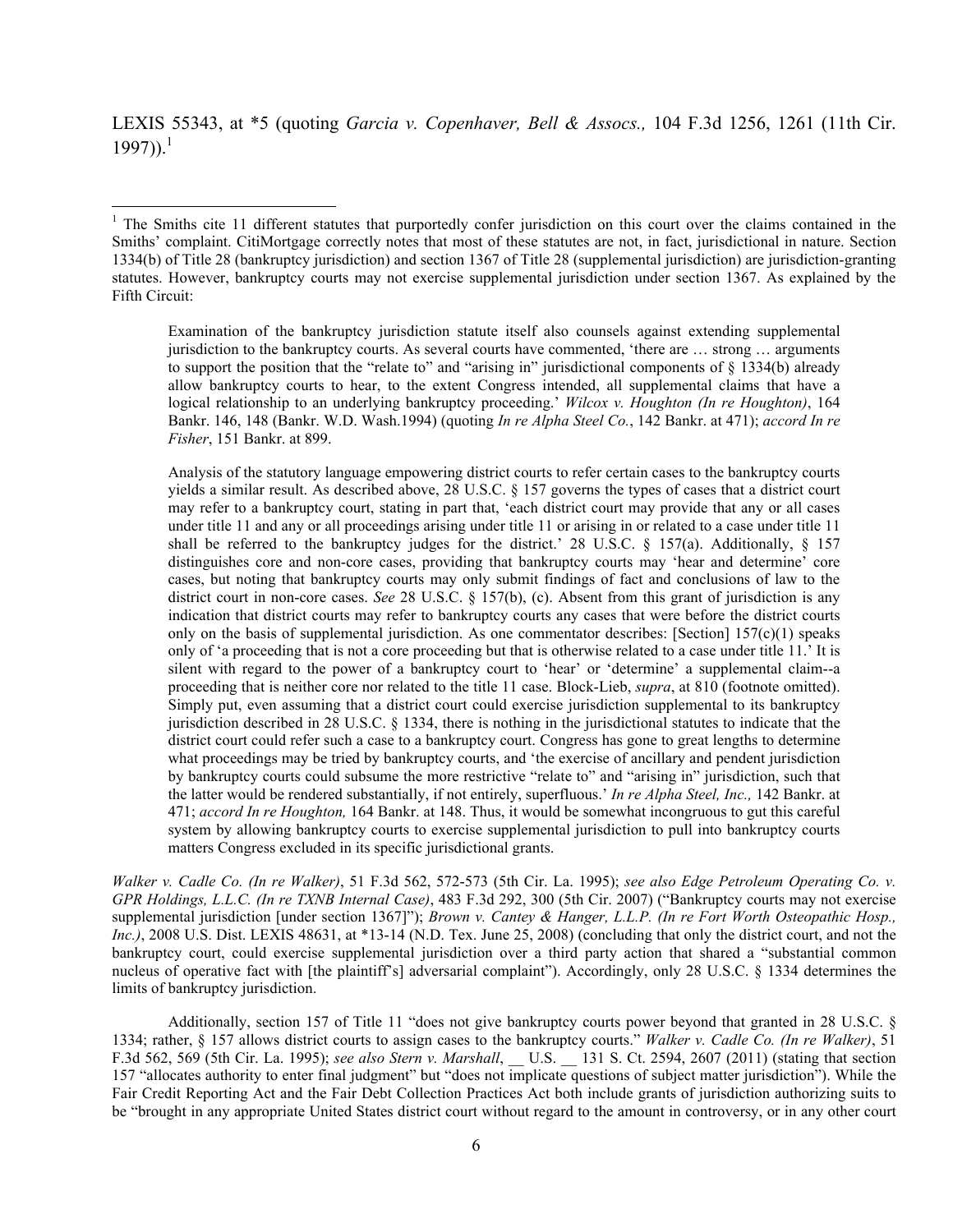#### 2. Contempt

Although the Smiths have brought separate claims for contempt and for violation of the discharge order, the Smiths are actually seeking contempt sanctions *for* CitiMortgage's alleged violation of the discharge order as well as the order approving the parties' settlement agreement. The court will address these allegations as representing two different grounds for finding CitiMortgage in contempt of court.

CitiMortgage first argues that the Smiths' contempt claims (and, indeed, all of their claims) should be dismissed under Rule  $12(b)(1)$  for lack of subject matter jurisdiction. CitiMortgage maintains that "[o]nce administration of a case concludes and a Court closes the case, no bankruptcy case is 'being administered' – the bankruptcy court's jurisdiction over all related matters therefore ends at closure of the case." (Ren. Mot. to Dismiss, p. 11.) *See, e.g, Walnut Assocs. V. Saidel*, 164 B.R. 487, 494-95 (stating, in the context of a chapter 11 case, that "where, as in this case, the bankruptcy case has been closed … this court does not retain any jurisdiction that would permit it to hear plaintiff's adversary complaint [alleging various state law tort claims], regardless of whether the bankruptcy court at an earlier time authorized plaintiff to employ counsel to bring these types of claims."). None of the cases relied on by CitiMortgage involve a debtor's post-discharge attempt to hold a defendant in contempt for violating court orders. For this reason, CitiMortgage's argument can be easily dispensed with. Bankruptcy courts always retain jurisdiction to interpret and enforce their own orders. *See Travelers Indemnity Co. v. Bailey*, 129 S. Ct. 2195, (2009) ("noting that "[t]he Bankruptcy Court plainly had jurisdiction to interpret and enforce its own prior orders."); *Nat'l Benevolent Ass'n of the Christian Church v. Weil, Gotshal & Manges, LLP (In re Nat'l Benevolent Ass'n of the Christian Church),* 333 Fed. Appx. 822, 826 (5th Cir. 2009) (noting a bankruptcy court has the authority to interpret its own orders); *Auto. Fin. Corp. v. Ray Huffines Chevrolet, Inc. (In re Parkway Sales & Leasing, Inc.)*, 411 B.R. 337 (Bankr. E.D. Tex. 2009) (recognizing bankruptcy court's "inherent authority to interpret and enforce its own orders"); *Campbell v. Motors Liquidation Co. (In re Motors Liquidation Co.)*, 428 B.R. 43, 56-57 (S.D.N.Y. 2010) (noting that "[i]t is well-settled that bankruptcy courts have … corollary jurisdiction to interpret and enforce their own orders carrying out the provisions of the Bankruptcy Code") (citing 11 U.S.C. § 105(a)). Additionally, bankruptcy courts have the authority to conduct civil contempt proceedings. *Placid Refining Company v. Terrebonne Fuel and Lube, Inc.*, 108 F.3d 609, 613 (5th Cir.1997). Accordingly, the Smiths' claims that CitiMortgage violated both the discharge injunction and this court's order approving the parties' settlement agreement are properly before this court.

The next question thus becomes whether the Smiths have adequately alleged their claims for violation of the discharge injunction and violation of the order approving the parties' settlement

!!!!!!!!!!!!!!!!!!!!!!!!!!!!!!!!!!!!!!!!!!!!!!!!!!!!!!!!!!!!!!!!!!!!!!!!!!!!!!!!!!!!!!!!!!!!!!!!!!!!!!!!!!!!!!!!!!!!!!!!!!!!!!!!!!!!!!!!!!!!!!!!!!!!!!!!!!!!!!!!!!!!!!!!!!!!!!!!!!!!!!!!!!!!!!!

of competent jurisdiction," (*see* 15 U.S.C. § 1681p and 15 U.S.C. § 1692k, respectively), bankruptcy courts are not district courts, and thus this court would only be another "court of competent jurisdiction" if independently granted jurisdiction by Congress. Such independent grant of jurisdiction is found in 28 U.S.C. § 1334: If the claim is at least "related to" the debtors' bankruptcy case, this court may exercise subject matter jurisdiction over it. The remaining statutory grounds cited by the Smiths in support of jurisdiction are not jurisdiction-granting statutes, and are in fact irrelevant to the question of this court's subject matter jurisdiction.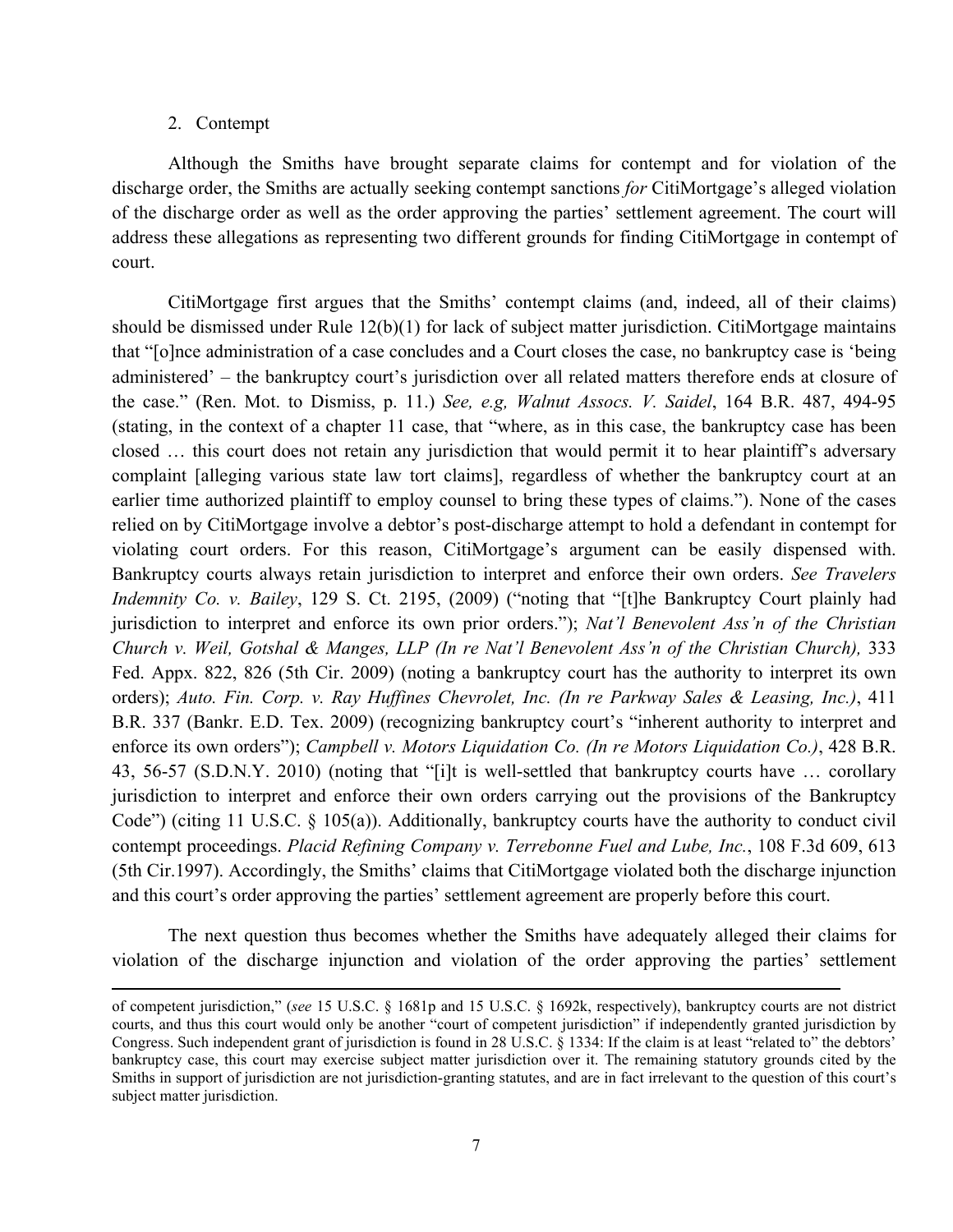agreement. The Fifth Circuit has delineated the following test for civil contempt: the plaintiff must show that (1) a court order was in effect; (2) the order required certain conduct; and (3) the respondent failed to comply with the order. *Piggly Wiggly Clarksville, Inc. v. Mrs. Baird's Bakeries, Inc.*, 177 F.3d 380, 382 (5th Cir.1999).

Regarding the discharge injunction of section 524 of the Bankruptcy Code, as previously explained by this court:

'The discharge of a debt in bankruptcy "operates as an injunction against the commencement or continuation of an action, employment of process, or an act, to collect, recover, or offset any such debt as a personal liability of the debtor." 11 U.S.C. § 524(a). Section 524, however, does not prescribe the debtor a specific remedy if a creditor violates the discharge injunction. Absent an express remedy, a violation of the postdischarge injunction may only be sanctioned through a proceeding for civil contempt. *Beskin v. Maupin (In re Maupin)*, 384 B.R. 421, 431 (Bankr. W.D. Va. 2007); *In re Jones*, 367 B.R. 564, 567 (Bankr. E.D. Va. 2007). "[C]ompensatory damages, in addition to coercive sanctions, may be awarded as a sanction for civil contempt if a party willfully violates a section 524(a)(2) injunction." *Torres v. Chase Bank USA, N.A. (In re Torres)*, 367 B.R. 478, 490 (Bankr. S.D.N.Y. 2007).

To state a claim for the willful violation of the discharge injunction, a debtor must show that a creditor's "actions constitute[] an 'act . . . to collect . . . [the mortgage loan] as a personal liability of the debtor.'" *Kreeger v. U.S. Bank, N.A. (In re Kreeger)*, 2001 Bankr. LEXIS 2193, at \*10-11 (Bankr. W.D. Va. 2001) (quoting 11 U.S.C. § 524(a)(2)). In addition to "[p]ostdischarge lawsuits," section  $524(a)(2)$  prohibits "any act to collect a discharged debt, whether by letter, phone call or other means." 4 Collier on Bankruptcy P 524.02[2][a], [b] (15th ed. rev. 2008); *see* S.R. Rep. No. 95-989, at 5866 (1978), H.R. Rep. No. 95-595, at 6321 (1977) (stating that Congress intended the discharge injunction to be a "total prohibition on debt collection efforts."). To succeed the debtor must "show by [clear and convincing evidence] that the offending . . . entity had knowledge [actual or constructive] of the discharge and willfully violated it by continuing with the activity complained of." *Torres v. Chase Bank USA, N.A. (In re Torres)*, 367 B.R. 478, 490 (Bankr. S.D.N.Y. 2007) (alteration in original).

*Eastman v. Baker Recovery Servs. (In re Eastman)*, 419 B.R. 711, 724-725 (Bankr. W.D. Tex. 2009) (quoting *Harlan v. Rosenberg & Assocs., LLC (In re Harlan)*, 402 B.R. 703, 2009 Bankr. LEXIS 706, \*10-11, \*25-26 (Bankr. W.D. Va. Mar. 25, 2009)). *See also Davis v. Farm Bureau Bank*, 2008 U.S. Dist. LEXIS 52241, at \*5 (W.D. Tex. Apr. 30, 2008) ("Violation of the discharge injunction with notice of the discharge injunction is subject to a contempt remedy under 11 U.S.C. § 105(a). To find a creditor in civil contempt the court must find that the offending party knowingly violated a definite and specific court order."). In short, to survive dismissal for failure to state a claim, the Smiths must allege sufficient facts to support a plausible claim that CitiMortgage had knowledge of the Smiths' discharge and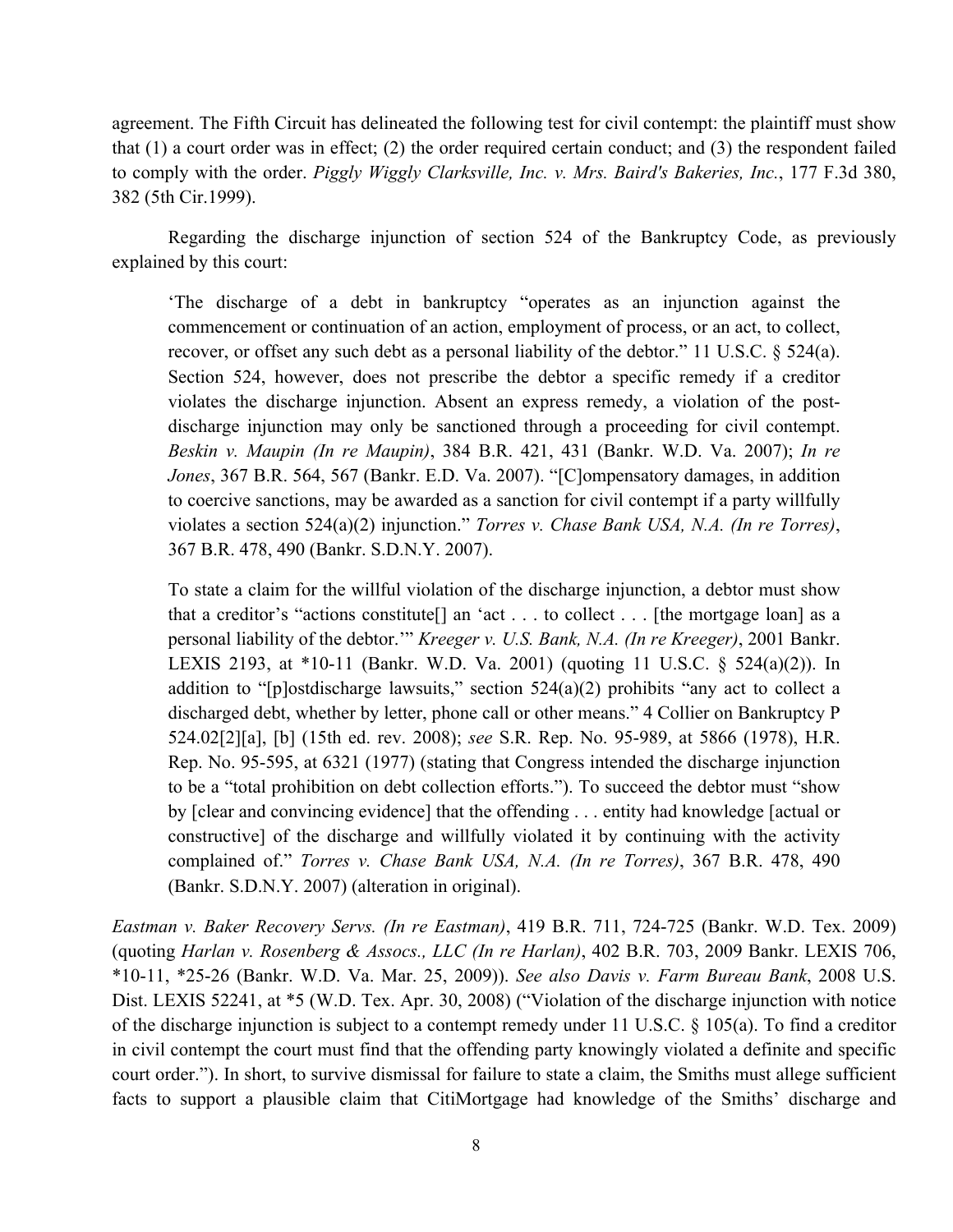willfully violated the discharge injunction by continuing its debt collection efforts. The Smiths' complaint adequately alleges that CitiMortgage, with full knowledge of the discharge injunction, continued to attempt to collect a released and discharged debt from the Smiths. $^2$  Accordingly, CitiMortgage's motion to dismiss, pursuant to Rule 12(b)(6), the Smiths' claim for contempt for violation of the discharge injunction is denied.

CitiMortgage also argues that the settlement agreement's "sweeping release" precludes the Smiths' claims for contempt for violation of the court order approving the settlement, for violation of the discharge injunction, and for breach of contract. CitiMortgage reads the release provision of the settlement agreement as applying not only to claims that already existed at the time of the settlement agreement, but also to all future claims the Smiths might acquire against CitiMortgage. Specifically, CitiMortgage states:

The Plaintiffs have already settled and released these claims through the Court-approved Settlement. Specifically, through the settlement, they 'released' 'CitiMortgage … and [its] agents [and] employees … from all claims of any kind … that [the Plaintiffs'] may have with respect to ... the [Plaintiffs'] Bankruptcy ... or any other matters[.]'

(Ren. Mot. to Dismiss, p. 14.) The court declines to read this provision as precluding claims for breach of the settlement agreement itself and violation of the court order approving it. The court also declines to read this provision as precluding claims for violation of the discharge injunction that arise after execution of the settlement agreement. The provision above is best understood as applying to claims that the Smiths had at the time of execution of the settlement agreement.

The Smiths have adequately stated claims for violation of the discharge injunction (as described above) and for violation of this court's order approving the settlement agreement. The Smiths allege that CitiMortgage violated the court order approving the settlement agreement (and breached the underlying settlement agreement) when CitiMortgage 1) failed to return the \$137,550 Note (Note A) to the Smiths marked paid; 2) failed to delete the negative tradelines associated with the Smiths' mortgage account; 3) failed to correct false reporting of the Smiths' creditworthiness to credit bureaus, even after the Smiths notified CitiMortgage of the error; 4) failed to correct CitiMortgage's internal records to reflect that the Smiths' mortgage debt had been satisfied; 5) continued to attempt to collect the satisfied/discharged debt; and 6) threatened to foreclose on a lien that had been released, paid and settled.

 $2<sup>2</sup>$  It is worth noting that the mere reporting to a credit bureau of the existence of a debt, even one that is discharged, does not violate the discharge injunction absent other overt acts taken in an effort to collect a pre-petition debt. *See Davis*, 2008 U.S. Dist. LEXIS 52241, at \*6; *In re Mahoney*, 368 B.R. 579, 584-90 (Bankr. W.D. Tex.2007); *In re Vogt*, 257 B.R. 65, 70 (Bankr. D. Colo.2000) ("[I]t cannot be said that the Defendant's position in this regard, [i.e., post-discharge credit reporting], standing alone, was in any way 'an act' to effect collection of the debt. Nor can the Defendant be faulted, under section 524, for refusing to correct this report."). Here, however, the improper reporting of a discharged debt was combined with overt acts taken to enforce that debt.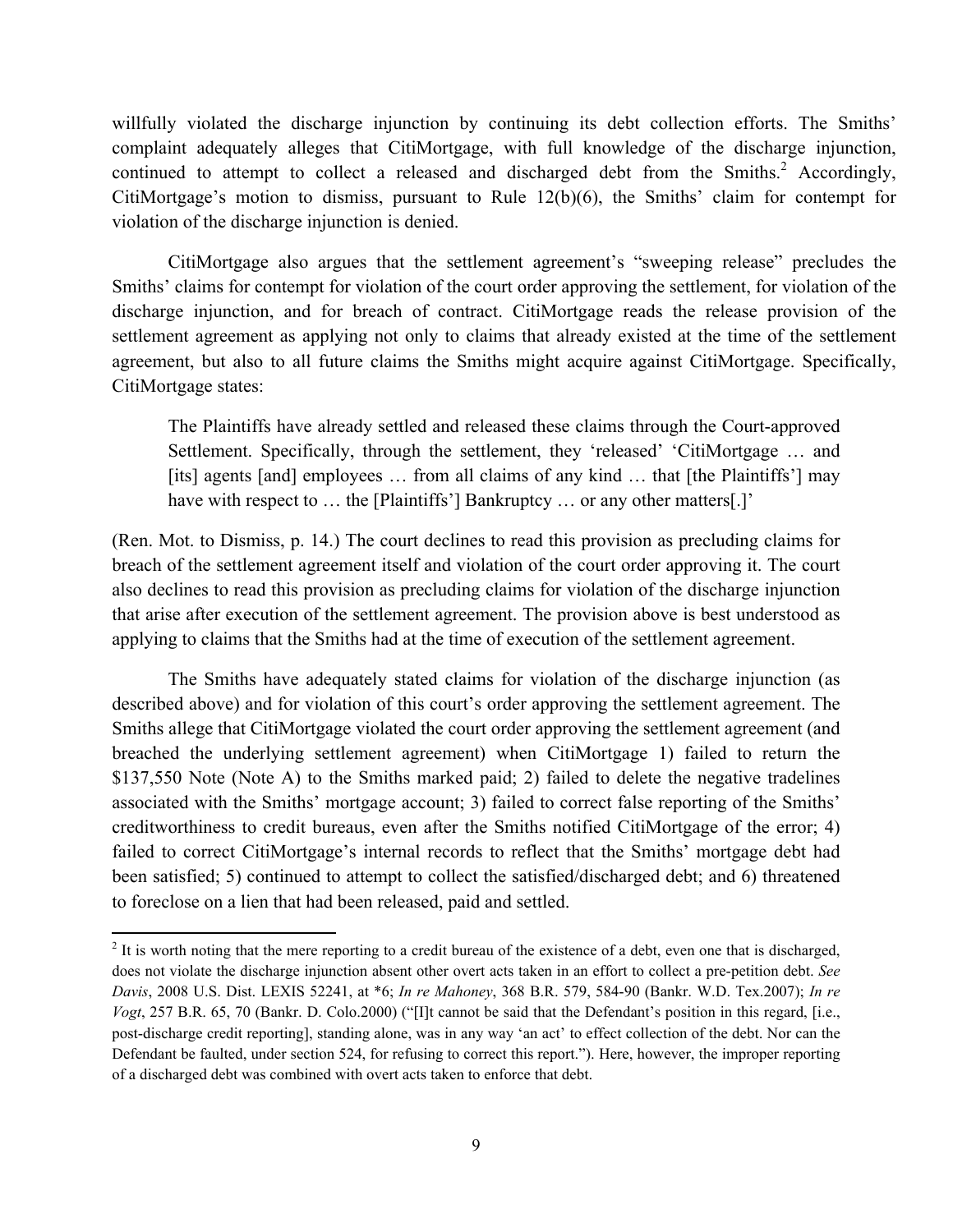Court-approved settlement agreements may be enforced through contempt proceedings. *See Lelsz v. Kavanagh*, 673 F. Supp. 828, 840 (N.D. Tex. 1987) (stating that "[a] settlement agreement is a contract, but when incorporated into a judgment becomes a court decree" and concluding that an order giving final approval to a settlement agreement and discussing the terms thereof implicitly incorporated the agreement, such that violation of the settlement agreement supported a finding of contempt) (quoting *White Farm Equipment Co. v. Kupcho*, 792 F.2d 526, 529 (5th Cir 1986)); *see also Nat'l Fiber Glass Products (Div. of G.K.L. Corp.) v. Amcon Indus., Inc.*, Civ. A. No. 91 C 3235, 1992 WL 345055, at \*3 (N.D. Ill. Nov. 10, 1992) (finding that contempt jurisdiction lies for violation of court approved settlement agreement; rejecting argument that only contract remedies apply); *In re Peck*, 155 B.R. 301, 310 (Bankr. D. Conn. 1993) (finding breach of stipulation entered into by debtor and creditors and approved by bankruptcy court through a stipulated order opened up breaching party to contempt sanctions). Here, the order approving the parties' settlement agreement refers to the settlement agreement itself; the court notes that the court reviewed the parties' settlement agreement *in camera* because it was submitted under seal. The order approves, and thus gives effect to the settlement agreement. The Smiths' Amended Complaint contains sufficient factual allegations to support the Smiths' claim that CitiMortgage violated that court order when it breached certain specific terms of the settlement agreement. CitiMortgage's motion to dismiss, under Rule 12(b)(6), the Smiths' claims for contempt for violation of the discharge order and for violation of the order approving the settlement agreement is therefore denied.<sup>3</sup>

3. Unreasonable Collection Efforts / Fair Credit Reporting Act / Fair Debt Collection Practices Act

The Smiths allege that CitiMortgage engaged in unreasonable collection efforts, violated the Fair Credit Reporting Act ("FCRA"), and violated the Fair Debt Collection Practices Act ("FDCPA") when CitiMortgage: 1) knowingly furnished false information about the Smiths' creditworthiness, credit standing, or credit capacity to a credit reporting bureau, and continued to do so even after repeated requests by the Smiths to correct the information being reported by CitiMortgage, in violation of its common duties and statutory obligations under the FCRA; and 2) used "false, deceptive, or misleading representations or means in connection with the collection of any debt," or used "unfair or unconscionable means to collect or attempt to collect any debt" in violation of specific provisions of the FDCPA.

All of CitiMortgage's conduct of which the Smiths complain occurred after the Smiths' received their chapter 13 discharge. The only possible avenue for this court to exercise jurisdiction over the Smiths' post-discharge FDCPA and state law claims is the "related to"

 $3$  To determine, at the trial of this matter, whether the evidence is sufficient to show that CitiMortgage violated the court's order approving the settlement agreement, the court will necessarily have to examine whether CitiMortgage breached the underlying settlement agreement. Accordingly, the court will not dismiss the Smiths' breach of contract claim for lack of subject matter jurisdiction, but will consider it only to the extent that it informs a determination of whether CitiMortgage violated the settlement order.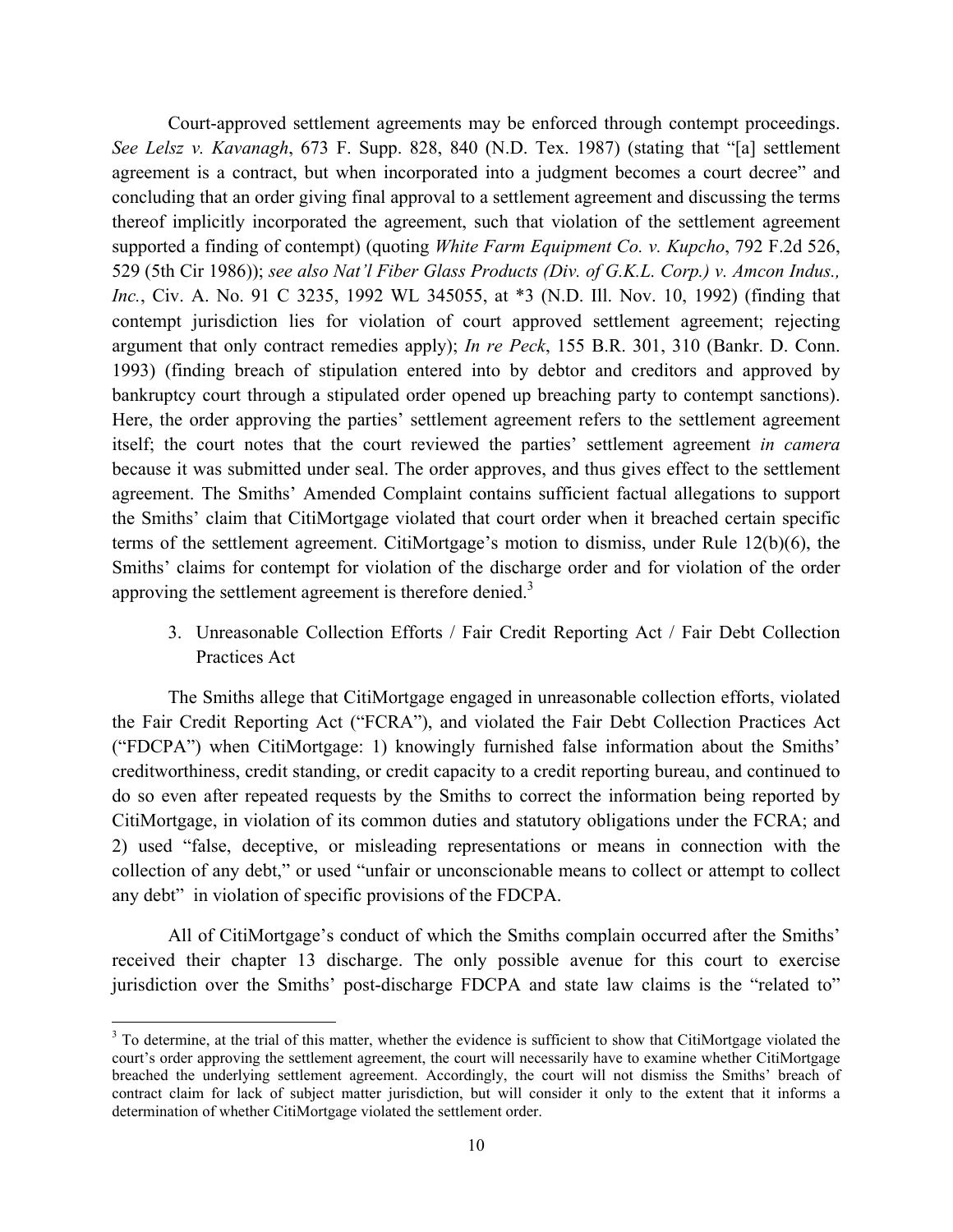prong of 28 U.S.C. § 1334(b). The test for determining whether the bankruptcy court has, noncore, "related-to" jurisdiction over a proceeding is whether the "outcome could have any conceivable effect on the estate being administered in bankruptcy." *Morrison v. Western Builders of Amarillo, Inc. (In re Morrison)*, 555 F.3d 473, 479 (5th Cir. 2009). A civil proceeding "'need not necessarily be against the debtor or against the debtor's property. An action is related to bankruptcy if the outcome could alter the debtor's rights, liabilities, options, or freedom of action (either positively or negatively) and which in any way impacts upon the handling and administration of the bankrupt estate.'" *Equity Broad Corp. v. Shubert (In re Winstar Communs. Inc.)*, 284 B.R. 40, 50 (Bankr. D. Del. 2002) (quoting *Pacor v. Higgins*, 743 F.2d 984 (3d Cir. 1984)).

Here, resolution of the Smiths' FDCPA and state law claims can have no impact at all on the administration of the Smiths' bankruptcy estate. They have already received their chapter 13 discharge; the Smiths' bankruptcy estate no longer exists. Accordingly, the court lacks subject matter jurisdiction over these claims. *See Biege v. Sallie Mae Servicing, L.P. (In re Biege)*, 417 B.R. 697, 701 (Bankr. M.D. Pa. 2009) (finding that debtors' claims under the FDCPA based on post-Chapter 13-discharge activity did not fall within the bankruptcy court's 'related to' jurisdiction and dismissing debtor's FDCPA claim for lack of jurisdiction); *In re Steele*, 258 B.R. 319, 322 (Bankr. D.N.H. 2001) (holding that bankruptcy court lacked jurisdiction over FDCPA and state law claims arising out of post-Chapter 13-discharge collection activity).<sup>4</sup> Because

<sup>&</sup>lt;sup>4</sup> The cases relied upon by the Smiths in support of their argument that this court has subject matter jurisdiction over the Smiths' debt collection claims do not specifically address a bankruptcy court's subject matter jurisdiction over post-discharge debt collection claims brought by a debtor. Most of the cases cited by the Smiths—*In re Morrison*, 555 F.3d 473 (5th Cir. 2009), *In re Walker*, 51 F.3d 562 (5th Cir. 1995) and *In re Bradley*, 989 F.2d 802 (5th Cir. 1993)—discuss bankruptcy jurisdiction in contexts entirely different from post-discharge debt collection claims, and thus are of no help. In *In re Eastman* case, while this court did decide a post-discharge debt collection claim brought by a debtor in the bankruptcy court, the court did not specifically address its subject matter jurisdiction over that claim. 419 B.R. 711 (Bankr. W.D. Tex. 2009). The case of *Bolin v. Sears Roebuck & Co.*, while involving debt collection claims brought by debtor plaintiffs in connection with defendants' efforts to collect allegedly discharged debts, did not involve bankruptcy jurisdiction at all; that class action case was first brought in the district court, not the bankruptcy court. 231 F.3d 970 (5th Cir. 2000). Similarly, *Vick v. NCO Financial Systems, Inc.* also did not involve the issue of bankruptcy jurisdiction over post-petition debt collection claims; that case involved a class action first brought in the district court for violations of the discharge injunction and the FDCPA. 2010 WL 1330637 (E.D. Tex. 2010). Finally, in *In re Burns*, the bankruptcy court for the Southern District of Texas concluded that it had "core" subject matter jurisdiction over a chapter 7 debtor's post-discharge debt collection claims because those claims were based on the same facts as the debtor's claim for violation of the discharge injunction, and issues involving a debtor's discharge are "core." The court further reasoned that because the test for "related to" jurisdiction in the Fifth Circuit considers whether the "outcome could alter the debtor's rights, liabilities, options or freedom of action," it was broad enough to encompass the debtor's FDCPA and state law claims. 2010 WL 642312 (Bankr. S.D. Tex. Feb. 18, 2010). But *Burns* was not a chapter 13 case, and thus did not address the fact that a debtor's post-chapter 13 discharge debt collection claims could have no impact whatsoever on the administration of a debtor's concluded bankruptcy case. Even if this court were to agree with *Burns* that the Smiths' post-discharge debt collection claims are "core" claims because they arise from the same facts as the Smiths' claim for violation of the discharge injunction, the Supreme Court's recent decision in *Stern v. Marshall* would seem to preclude this court from entering a final judgment on the Smiths' debt collection claims. \_\_ U.S. \_\_, 131 S. Ct. 2594 (2011) (holding that bankruptcy courts "lacked the constitutional authority to enter final judgment on a state law counterclaim that is not resolved in the process of ruling on a creditor's proof of claim[,]" regardless of the fact that such actions are listed as "core" in 28 U.S.C. § 157).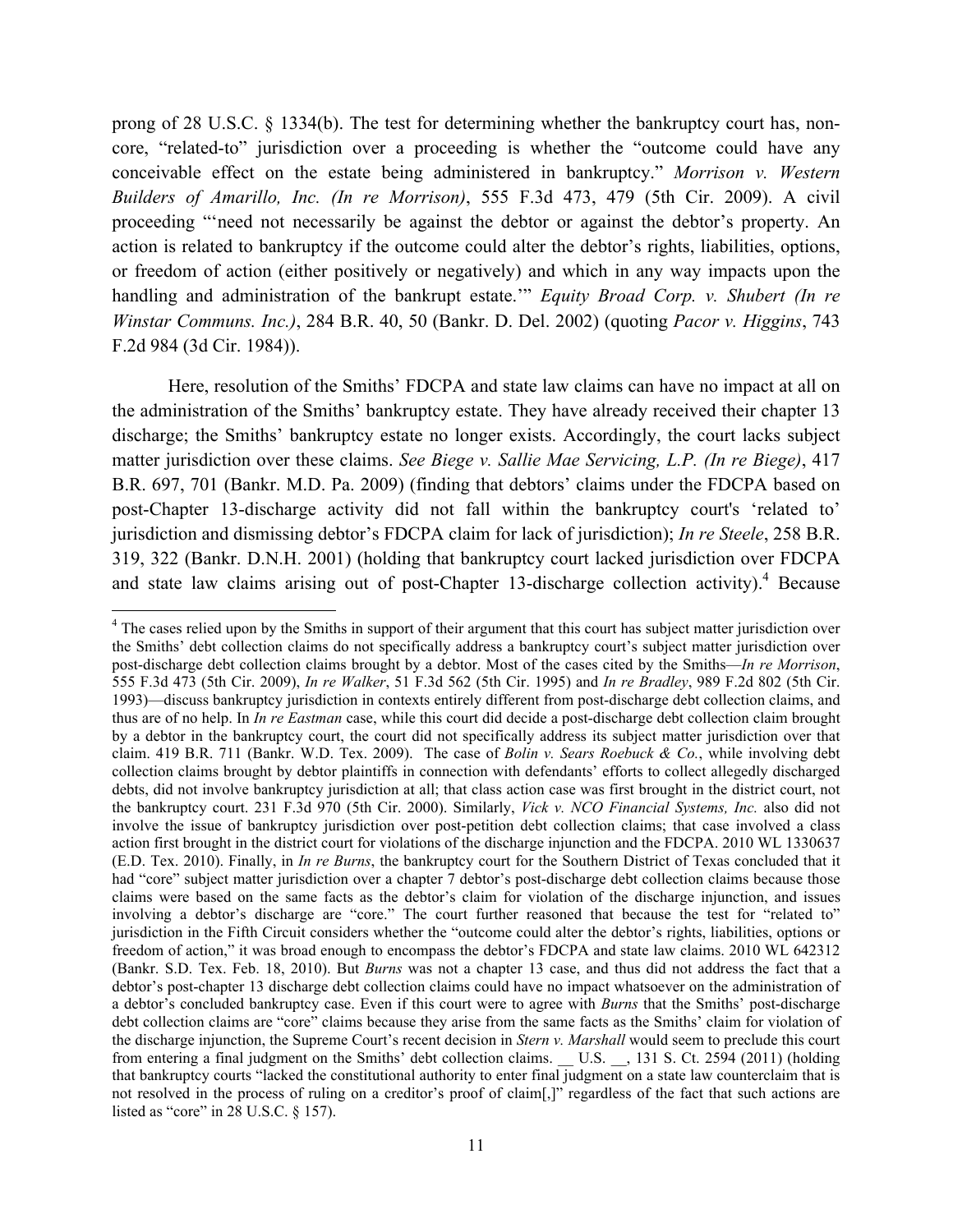resolution of the Smiths' unreasonable collection efforts, FCRA and FDCPA claims will have no impact on the administration of the Smiths' now-concluded bankruptcy case, these claims are dismissed for lack of subject matter jurisdiction pursuant to Rule  $12(b)(1)$ .<sup>5</sup>

#### 4. Defamation

!!!!!!!!!!!!!!!!!!!!!!!!!!!!!!!!!!!!!!!!!!!!!!!!!!!!!!!!!!!

This leaves only the Smiths' two claims for defamation under section 391.002 of the Texas Finance Code and Texas common law. For the same reasons discussed above in connection with the Smiths' unfair/unreasonable collection and reporting practices claims, this court lacks subject matter jurisdiction over these post-discharge state law claims; the success or failure of these claims will in no way impact upon the administration of the Smiths' concluded bankruptcy estate.

#### 5. Individual Liability for CitiMortgage Employees

One last issue remains to be resolved: the Smiths' have named two individual employees of CitiMortgage as defendants in this adversary proceeding. Defendant Araceli Gregory signed the settlement agreement on behalf of CitiMortgage. The Smiths assert that Gregory had a "nondelegable" duty to ensure that the terms of the settlement agreement were carried out, but consistently failed to follow through on those obligations. Defendant Bryan Schrepel signed the Satisfaction of Note and Release of Lien with respect to Note A on behalf of CitiMortgage. The Smiths' assert that Schrepel had a "specific duty to properly release the lien of CitiMortgagem Inc. as mandated by the Court's order approving the parties' compromise," but failed to carry out that duty by refusing to correct the misspelling of Mrs. Smith's name on the release despite repeated requests from the Smiths to do so. The Smiths further assert that Schrepel and Gregory had the duty to return Note A marked paid, but failed to do so. They assert that Schrepel and Gregory also had the duty to correct the inaccurate reporting of the Smiths' credit, but failed to do so after repeated requests by the Smiths. The Smiths' Amended Complaint appears to assert the following claims with respect to these individual employees: 1) contempt; 2) violation of the discharge order; 3) breach of contract; and 4) unreasonable collection efforts.

Texas law is clear that "[a]s a general rule, a corporate agent who signs a contract on behalf of a corporation is not individually liable for performing the contract." *Globex Int'l, Inc. v. Disabato*, 2008 U.S. Dist. LEXIS 107213 (N.D. Tex. Aug. 19, 2008) (citing *Woodlands Christian Acad. v. Logan*, 1998 Tex. App. LEXIS 3185, 1998 WL 257002, at \*3 (Tex. App.— [Beaumont] 1998, no writ)). Here, Gregory and Schrepel signed documents (the settlement and

<sup>&</sup>lt;sup>5</sup> Furthermore, the Fifth Circuit has made it clear that a bankruptcy court's post-confirmation jurisdiction is far narrower than a bankruptcy court's general jurisdiction under 28 U.S.C. § 1334. *See Bank of Louisiana v. Craig's Stores of Texas, Inc. (In re Craig's Stores of Texas, Inc.)*, 266 F.3d 388, 390-91 (5th Cir. 2001) ("After a debtor's reorganization plan has been confirmed, the debtor's estate, and thus bankruptcy jurisdiction, ceases to exist, other than for matters pertaining to the implementation or execution of the plan."); *see also U.S. Brass Corp*. *v. Travelers Ins. Group, Inc.,* 301 F.3d 296, 304-05 (5th Cir. 2002). Thus, this line of case law also supports the court's conclusion that it lacks subject matter jurisdiction over the Smiths' debt collection / reporting claims.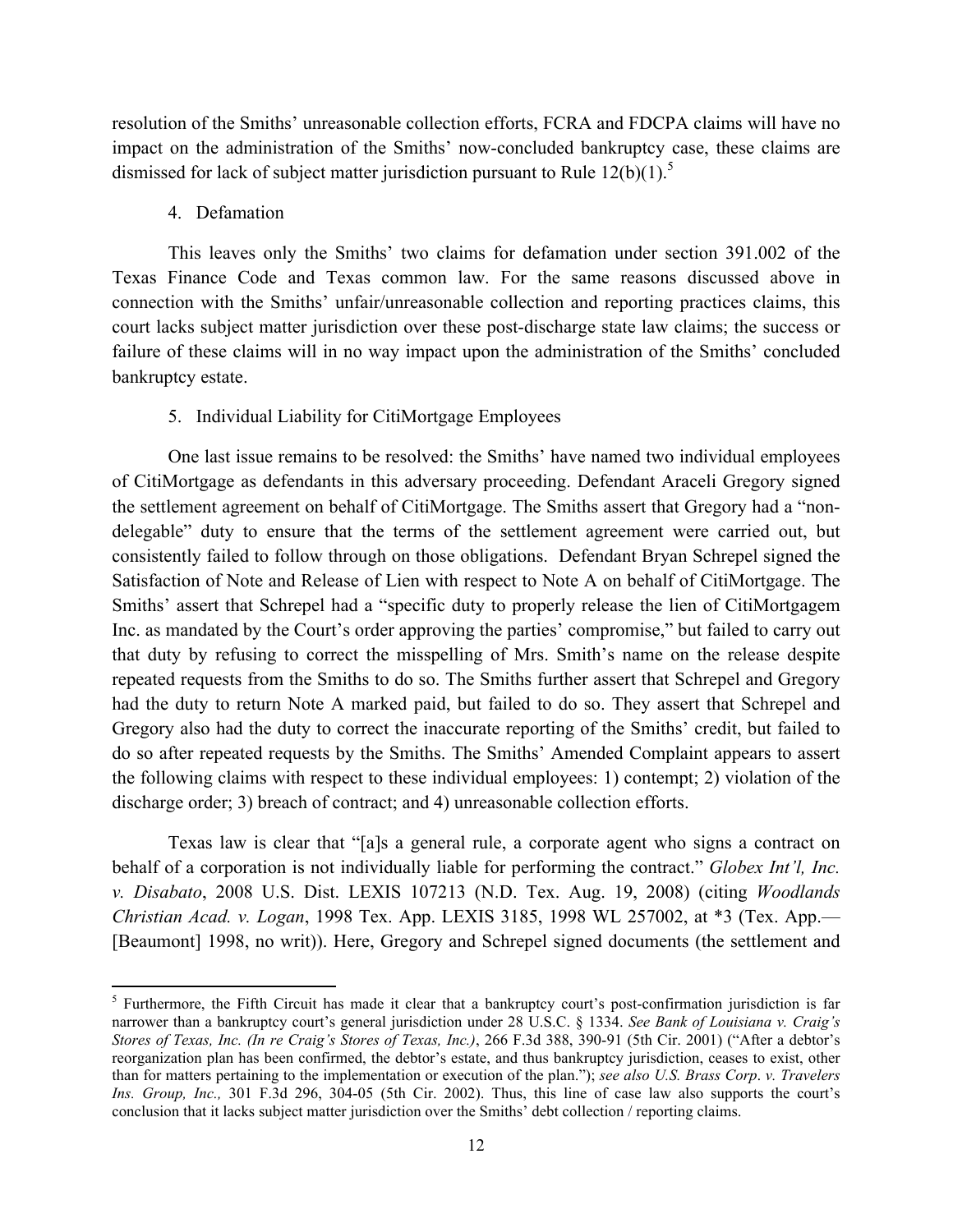the release of lien, respectively) as agents of CitiMortgage. Accordingly, Gregory and Schrepel cannot be held individually liable for CitiMortgage's failure to follow through on its obligations under those documents. Because Gregory and Schrepel cannot be held personally liable for CitiMortgage's alleged breach of the settlement agreement, Gregory and Schrepel also cannot be held in contempt for that breach.

The Smiths also assert that the individual defendants should be held jointly and severally liable with CitiMortgage for violation of the discharge injunction. The allegations in the Smiths' Amended Complaint that support their claim for violation of the discharge injunction are that CitiMortgage (not the individual defendants), after the Smiths received their discharge and after CitiMortgage executed the settlement agreement with the Smiths, repeatedly failed to correct inaccurate reporting of the Smiths' creditworthiness to credit bureaus, continued to attempt to collect a released, discharged debt, and commenced foreclosure proceedings based on incorrect internal records reflecting the Smiths' released, discharged notes as being in default. None of these allegations suggest that the individual defendants personally engaged in this wrongful conduct. 6

For all of these reasons, the Smiths' claims against the individual Defendants will be dismissed under Rule 12(b)(6) for failure to state a claim upon which relief may be granted. "Factual allegations must be enough to raise a right to relief above the speculative level," and must do more than simply create a "suspicion of a legally cognizable right of action." *Twombly*, 550 U.S. at 555. "[W]hen the allegations in a complaint, however true, could not raise a claim of entitlement to relief, 'this basic deficiency should be exposed at the point of minimum expenditure of time and money by the parties and the court.'" *Id*. at 558. Here, the only "legally cognizable" claim the Smiths' have asserted against the individual Defendants is their claim for violation of the discharge injunction. However, the Smiths failed to satisfy the factual pleading standards of Rule 8 of the Federal Rules of Civil Procedure in that the Amended Complaint contains no allegations that the individual Defendants personally engaged in any conduct that violated the discharge injunction.

### **Conclusion**

For the reasons stated above, the court will dismiss all of the Smiths' claims with the exception of their claims for breach of contract and contempt for: 1) violation of the discharge

<sup>&</sup>lt;sup>6</sup> The Smiths also assert a tort claim against the individual Defendants—unreasonable collection efforts. While it is true that "Texas courts have routinely found that 'a corporate officer may not escape [fraud or tort] liability where he had direct, personal participation in the wrongdoing, as to be the guiding spirit behind the wrongful conduct or the central figure in the challenged corporate activity[,]'" *Morrison v. Western Builders of Amarillo, Inc. (In re Morrison*), 555 F.3d 473, 481 (5th Cir. Tex. 2009), here, the Smiths' tort claims have been dismissed for lack of subject matter jurisdiction.